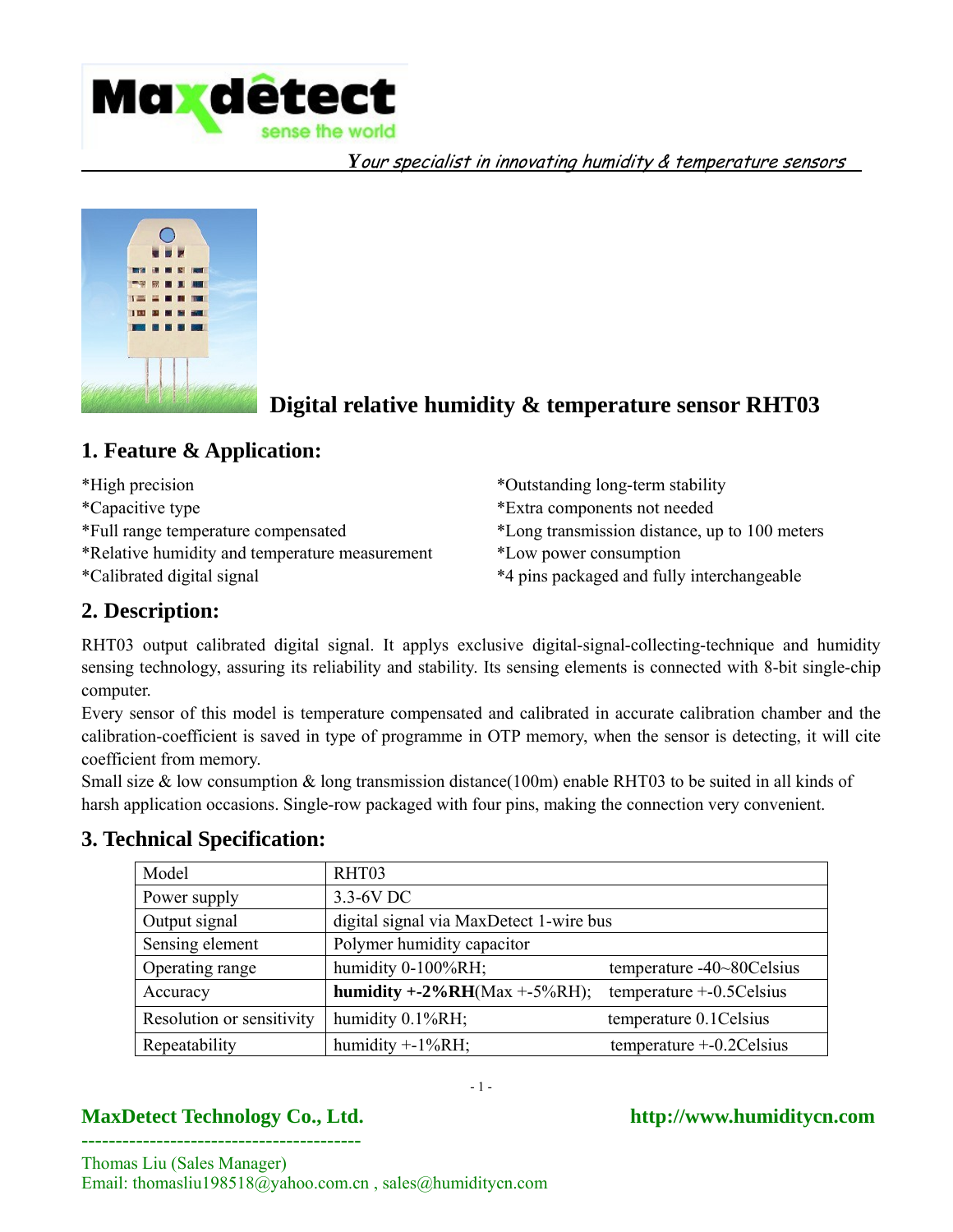

| Humidity hysteresis | $+ -0.3\%RH$          |
|---------------------|-----------------------|
| Long-term Stability | $+$ -0.5%RH/year      |
| Interchangeability  | fully interchangeable |

## **4. Dimensions: (unit----mm)**





Pin sequence number: 1234 (from left to right direction).

| Pin | Function         |  |
|-----|------------------|--|
|     | VDD-power supply |  |
|     | DATA-signal      |  |
|     | <b>NULL</b>      |  |
|     | <b>GND</b>       |  |

## **5. Electrical connection diagram:**

## **6. Operating specifications:**

#### **(1) Power and Pins**

Power's voltage should be 3.3-6V DC. When power is supplied to sensor, don't send any instruction to the sensor within one second to pass unstable status. One capacitor valued 100nF can be added between VDD and GND for wave filtering.

#### **(2) Communication and signal**

## **MaxDetect 1-wire bus is used for communication between MCU and RHT03. ( MaxDetect 1-wire bus is specially designed by MaxDetect Technology Co., Ltd. , it's different from Maxim/Dallas 1-wire bus, so it's incompatible with Dallas 1-wire bus.)**

Illustration of MaxDetect 1-wire bus:

Data is comprised of integral and decimal part, the following is the formula for data. DATA=8 bit integral RH data+8 bit decimal RH data+8 bit integral T data+8 bit decimal T data+8 bit check-sum

- 2 -

## MaxDetect Technology Co., Ltd. http://www.humiditycn.com **-----------------------------------------**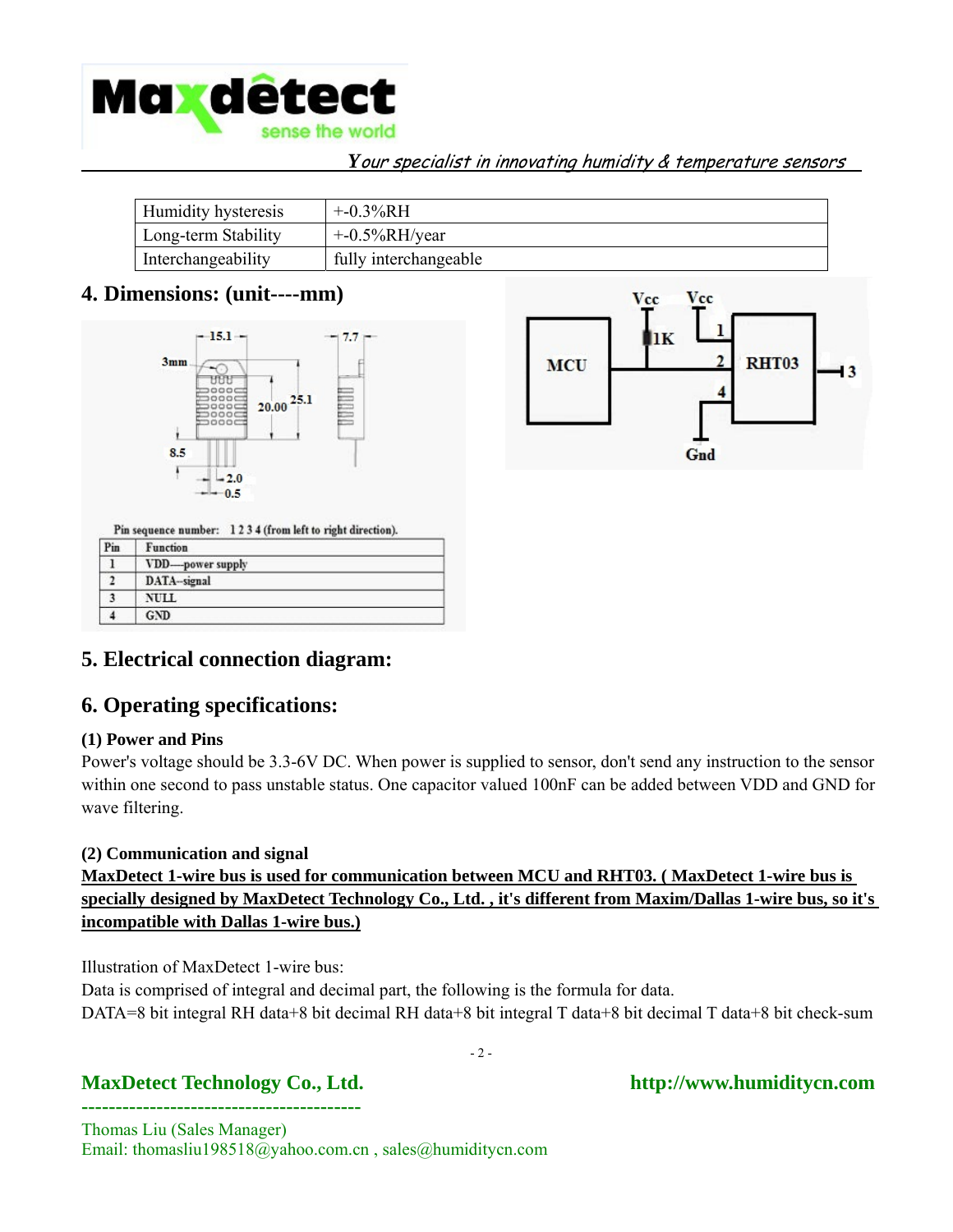

If the data transmission is right, check-sum should be: Check sum=8 bit integral RH data+8 bit decimal RH data+8 bit integral T data+8 bit decimal T data

Example: MCU has received 40 bits data from RHT03 as **0000 0010 1000 1100 0000 0001 0101 1111 1110 1110** 16 bits RH data 16 bits T data check sum Check sum=0000 0010+1000 1100+0000 0001+0101 1111=1110 1110 RH= (0000 0010 1000 1100)/10=65.2%RH T=(0000 0001 0101 1111)/10=35.1 When highest bit of temperature is 1, it means the temperature is below 0 degree Celsius. Example: **1**000 0000 0110 0101, T= minus 10.1 16 bits T data

When MCU send start signal, RHT03 change from standby-status to running-status. When MCU finishs sending the start signal, RHT03 will send response signal of 40-bit data that reflect the relative humidity and temperature to MCU. Without start signal from MCU, RHT03 will not give response signal to MCU. One start signal for one response data from RHT03 that reflect the relative humidity and temperature. RHT03 will change to standby status when data collecting finished if it don't receive start signal from MCU again.

See below figure for overall communication process, **the interval of whole process must beyond 2 seconds.**



## **MaxDetect Technology Co., Ltd. http://www.humiditycn.com -----------------------------------------**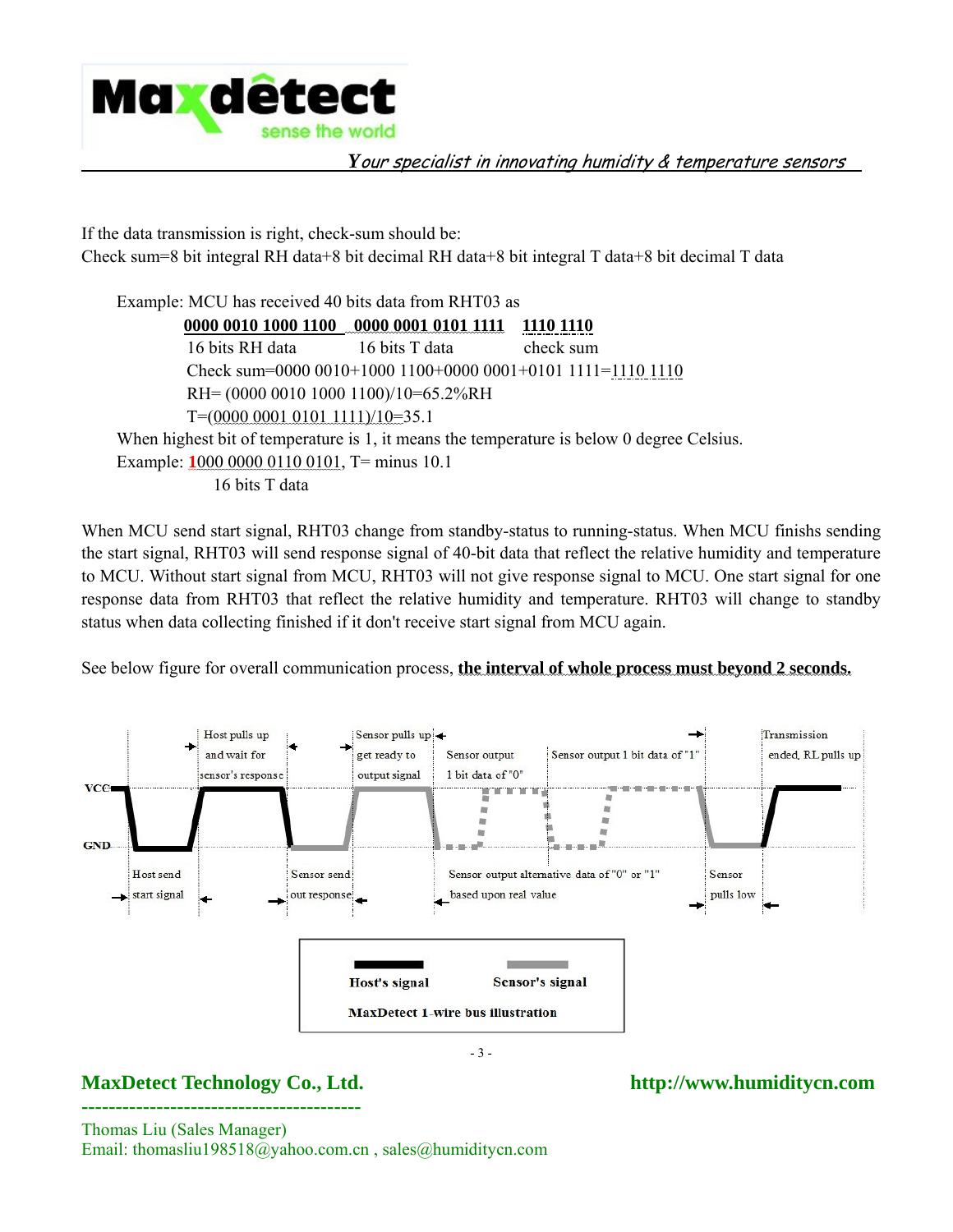

------------------------------------------------------------------------------------------------------------------------------------ 1) Step 1: MCU send out start signal to RHT03 and RHT03 send response signal to MCU

 Data-bus's free status is high voltage level. When communication between MCU and RHT03 begins, MCU will pull low data-bus and this process must beyond at least  $1 \sim 10$ ms to ensure RHT03 could detect MCU's signal, then MCU will pulls up and wait 20-40us for RHT03's response.

When RHT03 detect the start signal, RHT03 will pull low the bus 80us as response signal, then RHT03 pulls up 80us for preparation to send data. See below figure:



#### 2). Step 2: RHT03 send data to MCU

 When RHT03 is sending data to MCU, every bit's transmission begin with low-voltage-level that last 50us, the following high-voltage-level signal's length decide the bit is "1" or "0". See below figures:

------------------------------------------------------------------------------------------------------------------------------------



- 4 -

## MaxDetect Technology Co., Ltd. http://www.humiditycn.com **-----------------------------------------**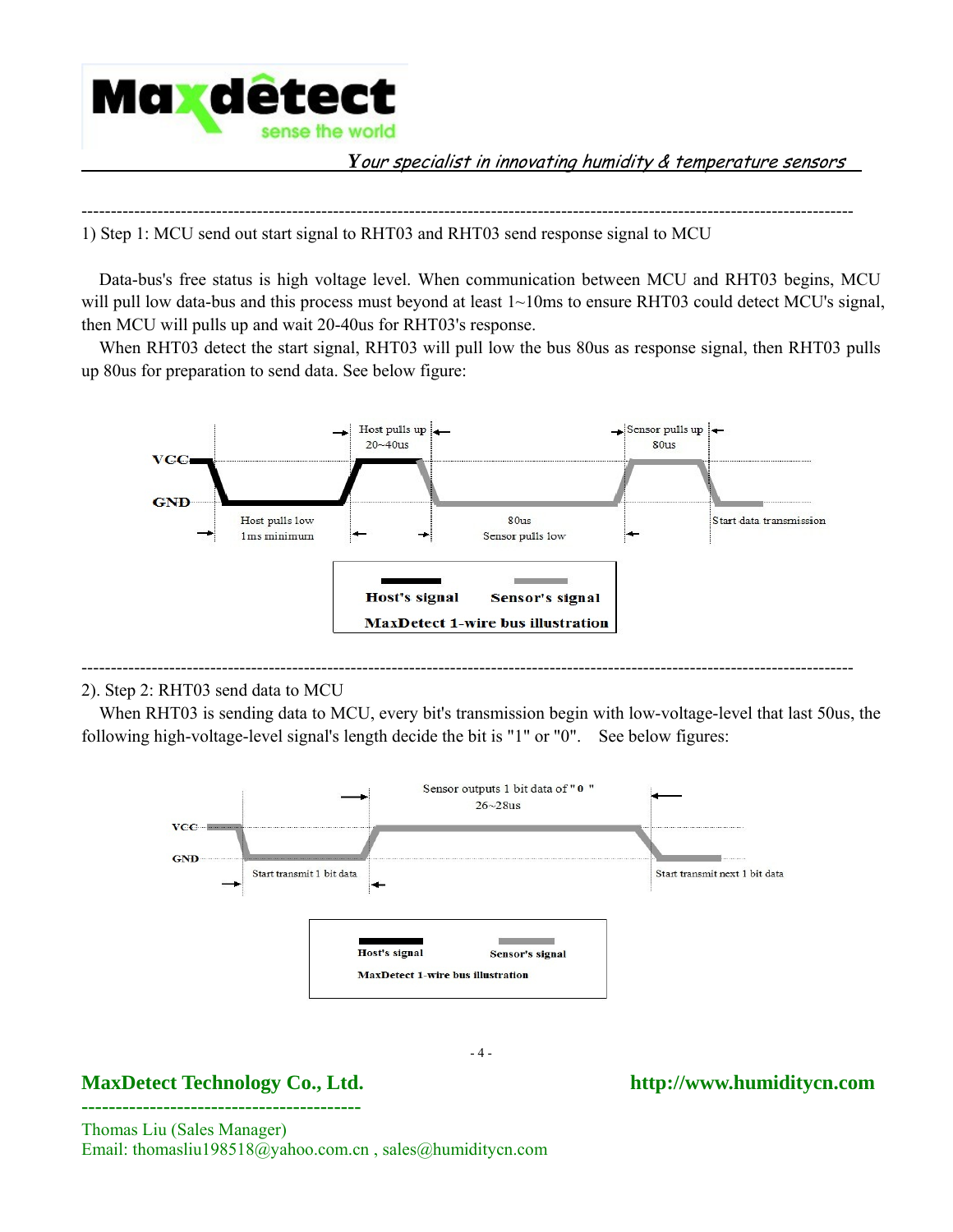



## **Attention:**

 If signal from RHT03 is always high-voltage-level, it means RHT03 is not working properly, please check the electrical connection status.

### **7. Electrical Characteristics:**

| Items                       | Condition | Min | Typical | Max | Unit   |
|-----------------------------|-----------|-----|---------|-----|--------|
| Power supply                | DC        | 3.3 |         |     |        |
| Measuring<br>Current supply |           |     |         | 1.5 | mA     |
|                             | Stand-by  | 40  | Null    | 50  | uA     |
| Collecting                  | Second    |     |         |     | Second |
| period                      |           |     |         |     |        |

## **8. Attentions of application:**

(1) Operating and storage conditions

 We don't recommend the applying RH-range beyond the range stated in this specification. The RHT03 sensor can recover after working in abnormal operating condition to calibrated status, but will accelerate sensors' aging.

(2) Attentions to chemical materials

Vapor from chemical materials may interfere RHT03's sensitive-elements and debase RHT03's sensitivity.

(3) Disposal when  $(1)$  &  $(2)$  happens

Step one: Keep the RHT03 sensor at condition of Temperature 50~60Celsius, humidity <10%RH for 2 hours; Step two: After step one, keep the RHT03 sensor at condition of Temperature 20~30Celsius, humidity >70%RH for 5 hours.

- 5 -

## MaxDetect Technology Co., Ltd. http://www.humiditycn.com **-----------------------------------------**